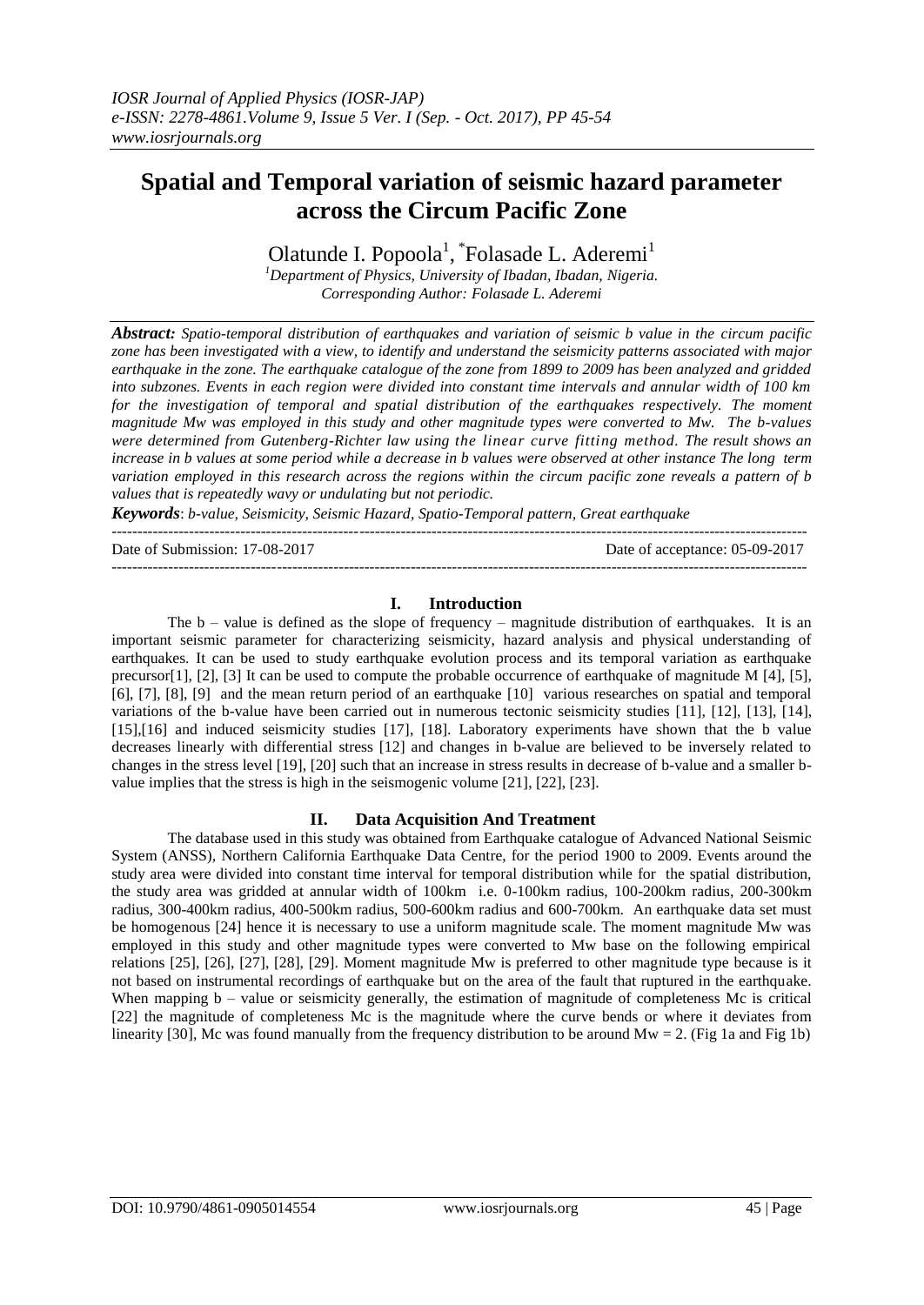

**Fig 1a and b**: Graphs showing the magnitude of completeness Mc

### **III. Methodology**

The study area was divided into five regions and events in each region were divided into constant time intervals and annular width of 100 km for the investigation of temporal and spatial distribution of the earthquakes respectively. The b values were obtained for each volume of gridded annular width by the linear curve fitting method, using the Gutenberg – Richter law

$$
Log_{10} N = a - bM w \tag{1}
$$

where N is the cumulative number of earthquakes, Mw is the magnitude of earthquake, a is a constant that describes the rate of seismic activities while b is the slope of equation (1) known as seismic b value, It is a tectonic parameter for characterizing seismicity, hazard analysis and understanding earthquakes processes and evolution.

| $2 \leq Mc \leq Mw < 8$ |  |  |     |
|-------------------------|--|--|-----|
| $Mw = Mc + n\Delta m$   |  |  | (3) |
| $0 \leq n \leq 59$      |  |  | (4  |

Where n is an integer and the limit of n is determine by Mc,  $\Delta m$  is the magnitude increment. In this seismic study, ∆m is equal to 0.1, this small value was chosen in other to obtain an approximately continuous magnitude. Mc value was determined separately for each region, this ensured that each magnitude group comprise large enough numbers of data.

## **IV. Results And Discussion**

**Table 1.1;** Temporal variation of b-values for Region 1

| T(yr)     | b value |
|-----------|---------|
| 1960-1964 | 0.66572 |
| 1965-1969 | 0.64228 |
| 1970-1974 | 0.75570 |
| 1975-1979 | 0.81079 |
| 1980-1984 | 1.03181 |
| 1985-1989 | 0.75138 |
| 1990-1994 | 0.88528 |
| 1995-1999 | 0.88699 |
| 2000-2004 | 0.70502 |
| 2005-2009 | 0.94625 |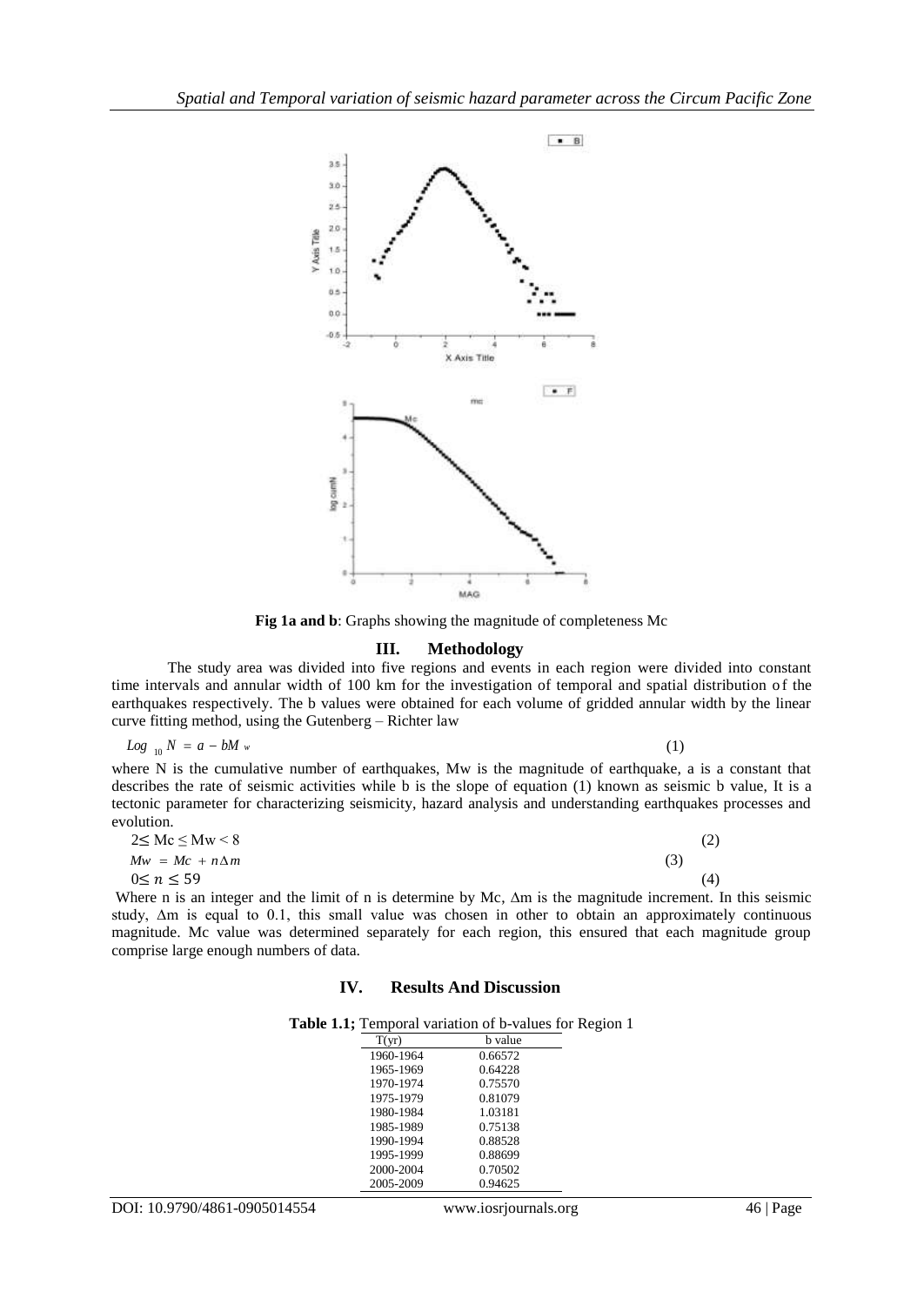

**Fig. 2.1:** Graphical representation of the temporal variation of b-values for Region 1



**Table 1.2;** Spatial variation of b-values for Region 1



**Fig. 2.2;** Graphical representation of the spatial variation of b-values for Region 1

**Table 1.3:** Temporal variation of b-values for Region 2

| T(yr)     | b      |
|-----------|--------|
| 1960-1964 | 0.7700 |
| 1965-1969 | 0.8400 |
| 1970-1974 | 0.8200 |
| 1975-1979 | 0.8980 |
| 1980-1984 | 0.8133 |
| 1985-1989 | 0.8796 |
| 1990-1994 | 0.9290 |
| 1995-1999 | 0.8710 |
| 2000-2004 | 0.7980 |
| 2005-2009 | 0.8780 |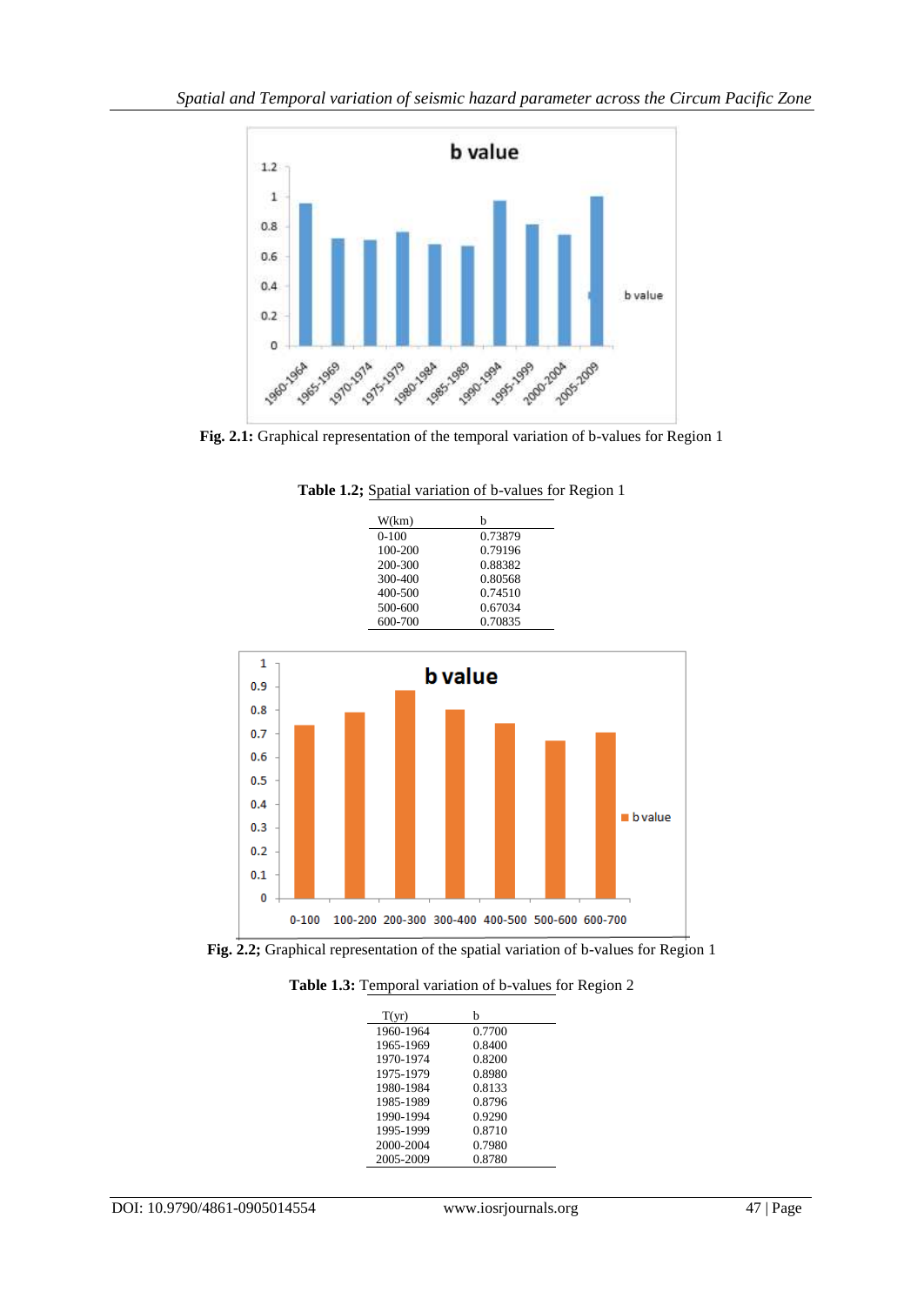

**Fig. 2.3:** Graphical representation of temporal variation of b-values for Region 2



**Table 1.4:** Spatial variation of b-values for Region 2

**Fig. 2.4:** Graphical representation of spatial variation of b-values for Region 2

| T(yr)     | h      |
|-----------|--------|
| 1960-1964 | 0.7900 |
| 1965-1969 | 0.8800 |
| 1970-1974 | 0.8800 |
| 1975-1979 | 0.9630 |
| 1980-1984 | 0.8600 |
| 1985-1989 | 0.9503 |
| 1990-1994 | 0.8369 |
| 1995-1999 | 0.9630 |
| 2000-2004 | 0.9130 |
| 2005-2009 | 0.9700 |

**Table 1.5**: Temporal variation of b-values (1960-2009) for Region 3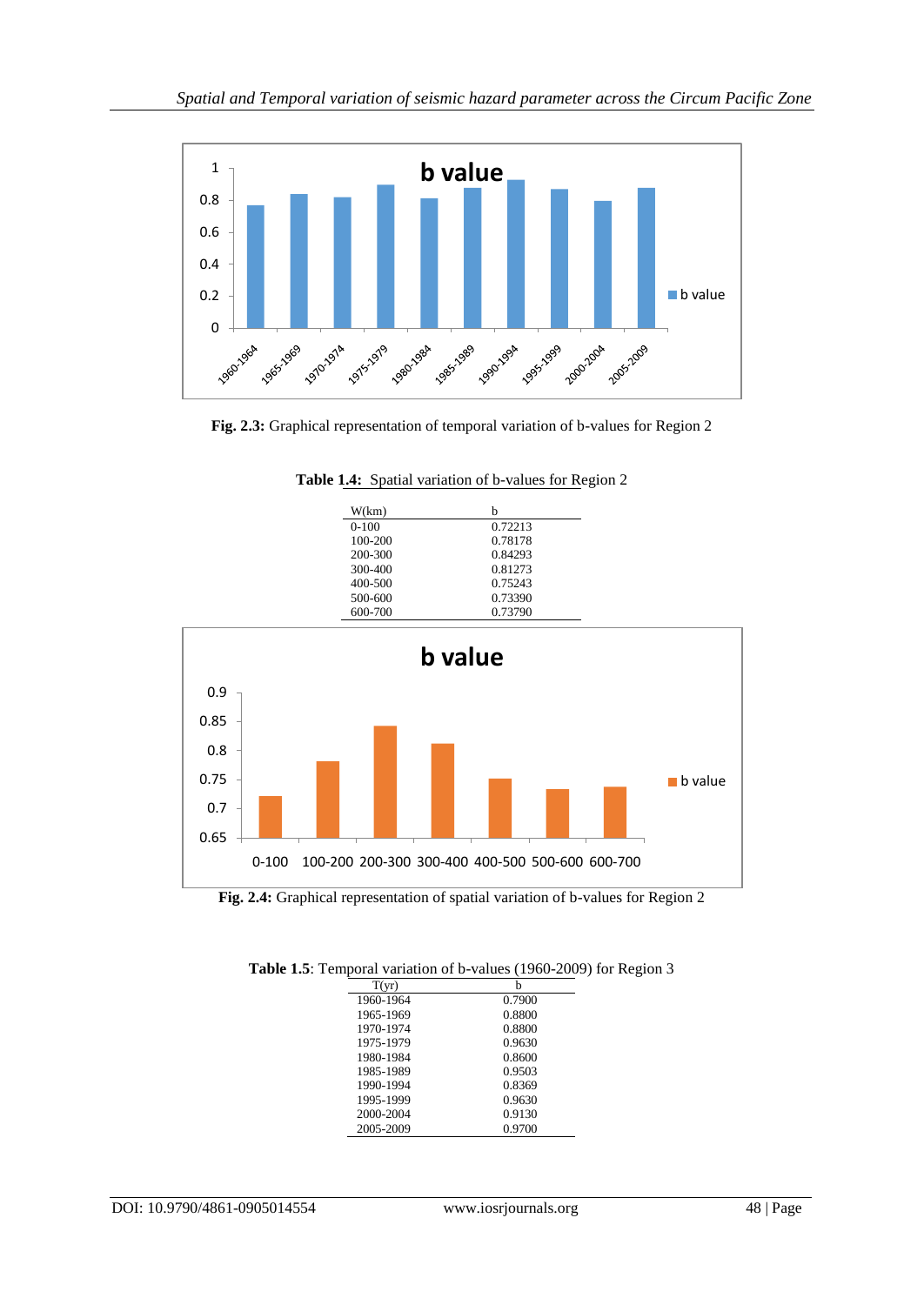

**Fig. 2.5:** Graphical representation of temporal variation of b-values for Region 3

|  | Table 1.6: Temporal variation of b-values in Region 3 from 1963 to 1978 |  |  |
|--|-------------------------------------------------------------------------|--|--|
|  |                                                                         |  |  |

| T(yr)     | b value |
|-----------|---------|
| 1963-1964 | 0.8190  |
| 1965-1966 | 1.0457  |
| 1967-1968 | 0.8854  |
| 1969-1970 | 0.8661  |
| 1971-1972 | 0.7120  |
| 1973-1974 | 0.8967  |
| 1975-1976 | 1.0528  |
| 1977-1978 | 0.8850  |
|           |         |



**Fig. 2.6:** Graphical representation of temporal variation of b-values for Region 3, 1963 to 1978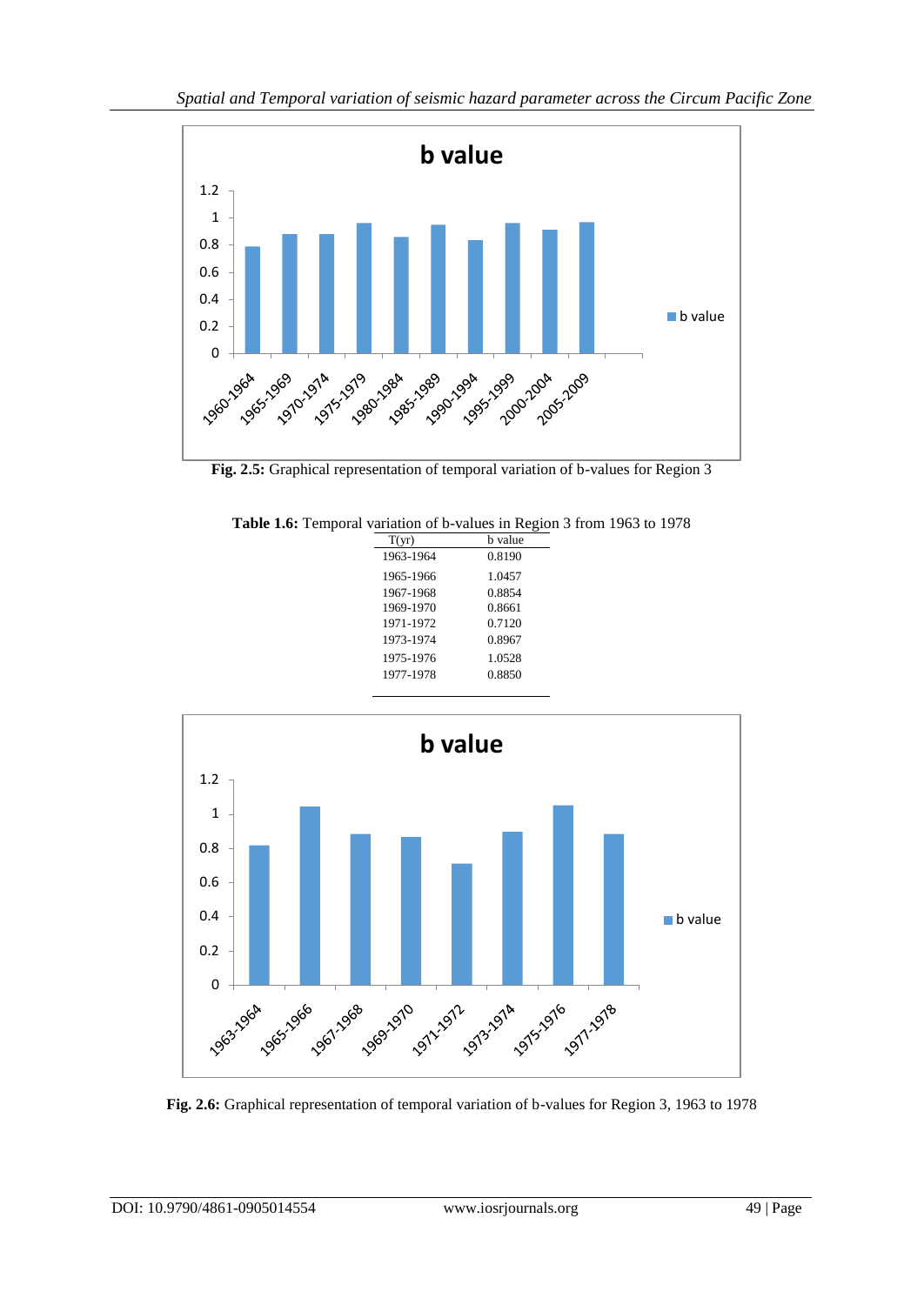| T(vr)     | b value |
|-----------|---------|
| 1978-1981 | 0.9431  |
| 1981-1983 | 0.8424  |
| 1984-1986 | 0.8358  |
| 1986-1988 | 1.0119  |
| 1989-1991 | 1.0337  |
| 1991-1993 | 0.9263  |
| 1994-1996 | 0.8295  |
| 1996-1998 | 1.1258  |
| 1999-2001 | 0.8462  |
| 2001-2003 | 0.8291  |

**Table 1.7:** Temporal variation of b-values (1978 to 2003) for Region 3



**Fig. 2.7:** Graphical representation of temporal variation of b-values for Region 3, 1978 to 2003



**Table 1.8**; Temporal variation of b-values (1960-2009) for Region 4

 $\overline{O}$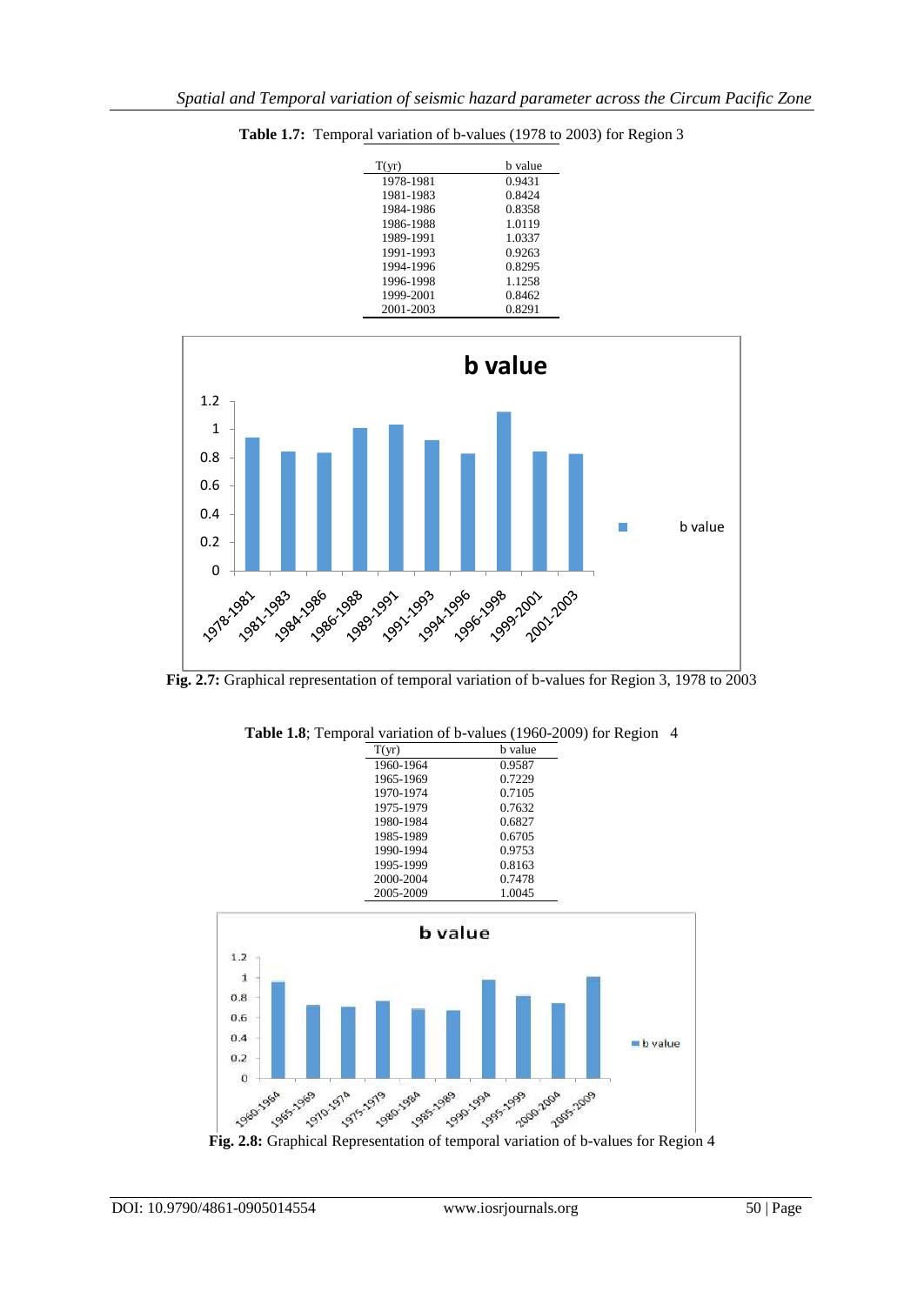| . | $\beta$   |         |  |  |
|---|-----------|---------|--|--|
|   | W(km)     | b value |  |  |
|   | $0 - 100$ | 0.55719 |  |  |
|   | 100-200   | 0.65463 |  |  |
|   | 200-300   | 0.70314 |  |  |
|   | 300-400   | 0.64399 |  |  |
|   | 400-500   | 0.67588 |  |  |
|   | 500-600   | 0.65178 |  |  |
|   | 600-700   | 0.69887 |  |  |
|   |           |         |  |  |





Table 1.10 Temporal variation of b-values in Region 5<br> $\frac{T(yr)}{T(yr)}$  b value  $b$  value  $0.55137$ 1960-1969 0.55137<br>1970-1979 0.57661 1970-1979 0.57661<br>1980-1989 0.58334 1980-1989 0.58334<br>1990-1999 0.78882 1990-1999 2000-2009 0.84018



Fig. 2.10; Graphical representation for temporal variation of b values for Region 5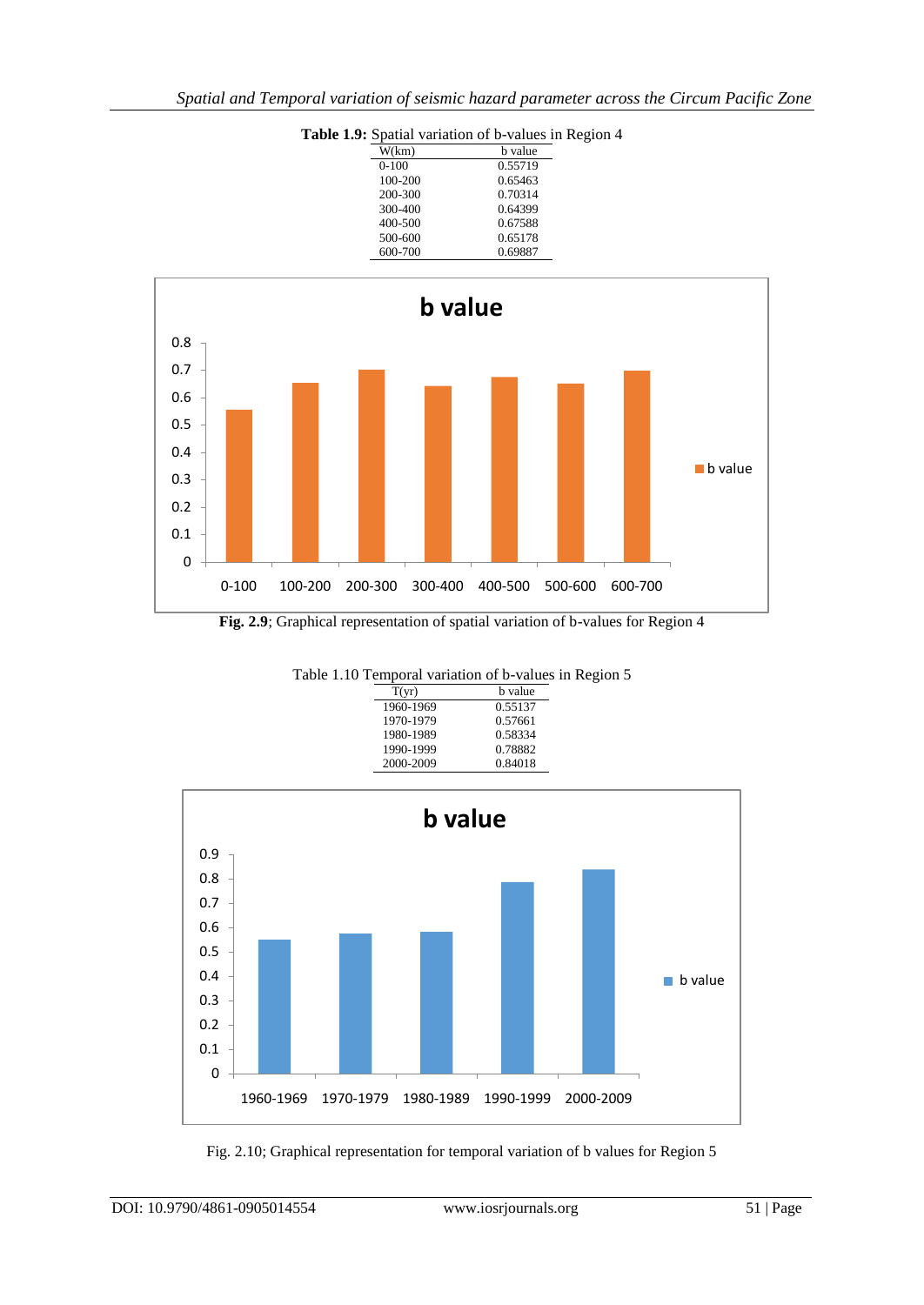| W(km)   | h       |
|---------|---------|
| $0-100$ | 0.62189 |
| 100-200 | 0.68390 |
| 200-300 | 0.76027 |
| 300-400 | 0.63649 |
| 400-500 | 0.62571 |
| 500-600 | 0.57340 |
| 600-700 | 0.50516 |

**Table 1.11**; Spatial variation of b-values in Region 5



**Fig. 2.11**; Graphical representation of spatial variation of b values for Region 5

## **4.1 Region 1**

The result for temporal variation of b values Table 1.1 showed an increase from 0.64228 in 1965 - 1969 period to 1.03181 in 1980 to 1984 period for Region 1 while the spatial variation Table 1.2 has the least value of 0.67034 for the volume within 500 - 600km annular width and the highest value of 0.88382 within 200 to 300km annular width. Figure 2.1 is the graphical presentation of the temporal variation of Table .1 while Figure 2.2 is the graphical presentation of Table 1.2 for the spatial variation. These revealed an undulating pattern for the temporal and spatial variation of b value, it also showed that the b value varies temporally and spatially.

## **4.2 Region 2**

Table 1.3 and Table 1.4 showed the results for temporal and spatial variation of b values for Region 2 respectively. There was an increase from 0.7700 in 1960 - 1964 period to 0.9290 in 1990 to 1994 period for the temporal distribution while the spatial distribution has the least value of 0.72213 for the volume within 0 - 100km annular width and the highest value of 0.84293 within annular width 300 to 400km annular width. Figure 2.3 is the graphical presentation of the temporal variation in Table 1.3 while Figure 2.4 is the graphical presentation of Table 1.4 for the spatial variation, the results shows that the b value varies temporally and spatially.

## **4.3 Region 3**

Table 1.5 shows the temporal variation of b-value on a 5 year interval from 1960 to 2009 for Region 3. The lowest value of 0.7900 was obtained within the period 1960 to 1964 while the highest value 0.9700 was obtained in 2005 to 2009. Two temporal volumes 1975 to 1979 and 1995 to1999 have the same b value of 0.9630. The graphical presentation in Figure 2.5 shows a non linear variation of b value. Table 1.6 shows the b values extracted from the Gutenberg-Richter Distribution between 1963 and 1978. This volume is sandwiched between two large earthquakes of 1963 and 1978, the b values ranges from 0.7120 to 1.0528 the lowest was obtained in the period 1971 to 1972 and the highest was obtained in 1975 to 1976. The time interval for this volume is 2 years. The highest value is slightly different from that of 1965 to 1966 (1.0457). The graphical presentation of Table 1.6 is shown in Figure 2.6.

Table 1.7 showed the temporal variation of b values on a 2.5 years interval from 1978 to 2003. This period of 1978 to 2003 is between two large earthquakes of 1978 and 2003 within the region. The lowest value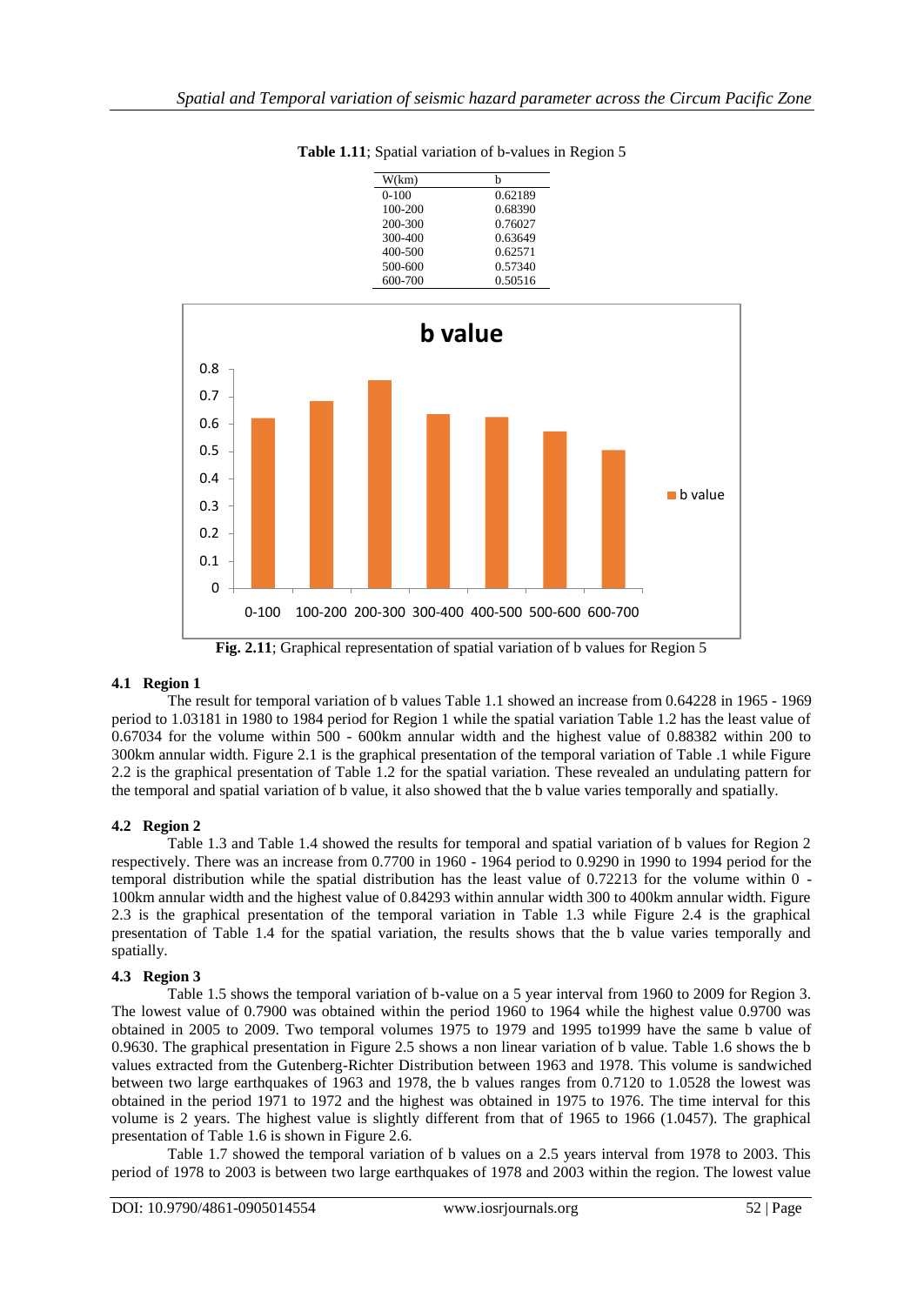of 0.8291 was obtained within the period 2001 to 2003 while the highest value 1.1258 was obtained in 1996 to 1998. The graphical presentation in Figure 1.7 showed a non linear variation of b value.

#### **4.4 Region 4**

Tables 1.8 and 1.9 show the result for temporal and spatial variation of b values for Region 4, It showed a least value of 0.6705 in 1985 to 1989 period and highest value of 1.0045 in 2005 to 2009 period. The spatial variation has the least value of 0.55719 for the volume within 0 - 100 annular width and the highest value of 0.70314 within annular width 200 to 300km annular width. Figures 1.8 and 1.9 are the graphical presentation of the temporal and spatial variation of b values for the region.

#### **4.5 Region 5**

The result for temporal variation of b values for Region 5 is showed in Table 1.10. It showed an increase from 0.55137 in 1960 to 1969 period to 0.84018 in 2000 to 2009 period, while the spatial variation in Table 1.11 has the least value of 0.50516 for the volume within 600 - 700km annular width and the highest value of 0.76027 within 200 to 300km annular width. Fig.2.10 is the graphical presentation of the temporal variation in Table 1.10 while Fig. 2.11 is the graphical presentation of Table 1.11 for the spatial variation. These reveals an undulating pattern for the temporal and spatial variation of b values, it also shows that the b value varies temporally and spatially.

#### **V. Conclusion**

Increase in b values (mountain - shaped) was observed at some period while a decrease (valley shaped) or low b values were observed at other instance, the zones of low  $b -$ values in the region indicates higher stress, while volume of high b value indicates low stress. The possible explanations for the variation of b-values include heterogeneity, temperature and stress conditions. The long term temporal variation employed in this research shows a pattern of b values that is non linear, repeatedly wavy or undulating but not periodic.

## **Acknowledgements**

We appreciate the Advanced National Seismic System (ANSS), Northern California Earthquake Data Centre, USA, for earthquake catalogue.

#### **References**

- [1] Papazachos, C. 1999. An alternative method for a reliable estimation of seismicity with an application in Greece and the surrounding area. Bulletin of the Seismological Society of America. Vol. 89, no. 1, p. 111-119.
- [2] Wang, Q. and Jackson, D. D. 2008. Spatial variation of seismic parameters and seismic properties in California. American Geophysical Union. Fall Meeting 2008.
- [3] Papadopoulos, G.A. and Baskoutas, I. 2009. New tool for the spatio-temporal variation analysis of seismic parameters. Nat. Hazards Earth Syst. Sci. 9, 859-864.
- [4] Scholz, C.H. Sykes, L.R. Aggarwal, Y.P. 1973. Earthquake prediction: A physical basis. Science. 181 (4102), 803-810
- [5] Yegulalp, T. M. and Kuo, J. T. 1974. Statistical prediction of occurrence of maximum magnitude earthquake. Bulletin of Seismological Society of America. 64, 393-414.
- [6] Rikitake, T. 1975. Earthquake precursor. Bulletin of Seismological Society of America. 65, 1133-1162.
- [7] Mogi, K. 1969, Some Features of Recent Seismic Activity in and near Japan (2). Activity before and after Great Earthquakes, Bulletin of Earthquake Research Institute, University of Tokyo. 47, 395–417.
- [8] Mogi, K. 1980. Seismic Actitity: Earthquake Prediction in and around the Tokyo Metropolitan Area, Bull. Reg.
- [9] Mogi, K. 1981. Seismicity in western Japan and long-term earthquake forecasting. In Earthquake Prediction, An International Review (eds. Simpson, D. W., and Richards, P.G.) (AGU, Washington, D.C.) pp. 43–51.
- [10] Comninakis, P.E., 1975.Contribution to the study of the seismicity of Greece. PhD, Thesis, Univ. of Athens, 110pp.
- [11] Mogi, K. 1962. Magnitude-frequency relationship for elastic shocks accompanying fractures of various materials and some related problems in earthquakes. Bulletin of Earthquake Research Institute, University of Tokyo. 40, 831-883.
- [12] Scholz, C. H. 1968. The frequency-magnitude relation of microfracturing in rock and its relation to earthquakes. Bulletin of the Seismological Society of America. 58, 399-415.
- [13] Wyss, M. 1973. Towards a physical understanding of the earthquake frequency distribution. Geophysics. J.R. astr. Soc., 31: 341- 359.
- [14] Monterroso, D. and Kulhanek, O. 2003. Spatial variations of b-values in the subduction zone of Central America. Geofisica Inter. 42: 1-13.
- [15] Monterroso, D. 2003. Seismic precursory potential of temporal variation of b-value: five case studies in Central America. Comprehensive Summaries of Uppsala Dissertations from the Faculty of Science and Technology. 897, 17 pp.
- [16] Nuannin, P. Kulhanek, O. and Persson, L. 2005. Spatial and temporal b value anomalies preceding the devastating off coast of NW Sumatra earthquake of December 26, 2004. Geophysics Research Letter. 32, L11307.
- [17] Gibowicz, S. J. and Lasocki, S. 2001. Seismicity induced by mining: Ten years later. In: Dmowska, R. and Saltzman, B. (Eds.), Advances in Geophysics, 44, Academic Press, 39-181
- [18] Nuannin, P., Kulhanek, O., Persson, L. and Tillman, K., 2002. Forecasting of increasing induced seismicity in the Zinkgruvan mine, Sweden, by using temporal variations of b-values. Acta Montana. Series A, 21: 13-25.
- [19] Bufe, C.G. 1970, Frequency-magnitude variations during the 1970 Danville earthquake swarm, Earthquake Notes, 41, 3-6.
- Gibowicz, S.J. 1973, Variation of the frequency-magnitude relation during earthquake sequences in New Zealand, Bulletin of Seismological Society of America. 63, 517-528.